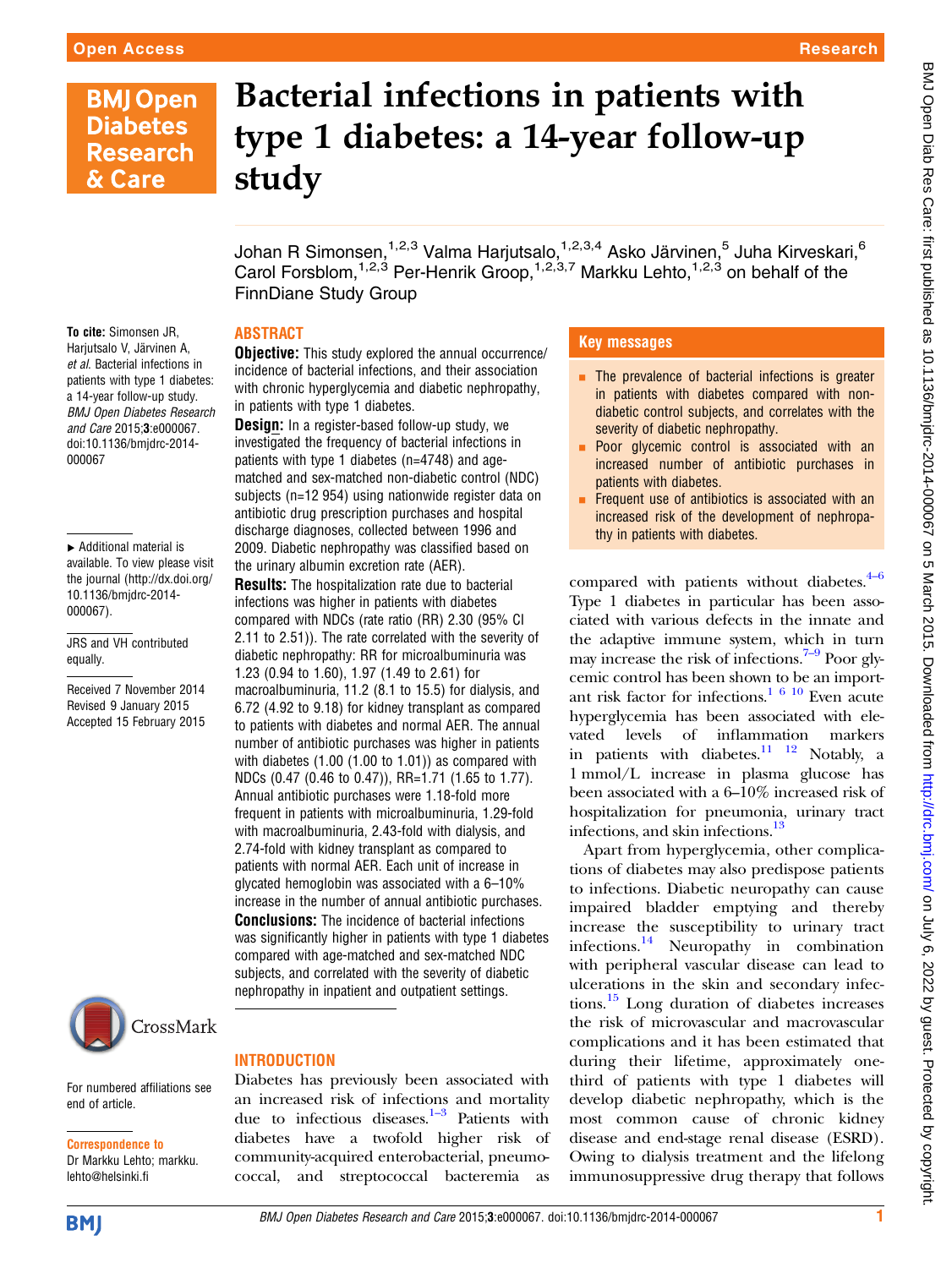kidney transplantation, ESRD has been associated with an increased risk for bacterial infections.<sup>16</sup> However, studies have also shown that patients with chronic kidney disease have an increased risk of infections and infection-related mortality already before ESRD, caused by reduced glomerular filtration rate (GFR) and higher urinary albumin excretion rate  $(AER)$ .<sup>17</sup> <sup>18</sup> Chronic inflammation, in turn, has been associated with the pro-gression of diabetic nephropathy.<sup>[19 20](#page-8-0)</sup>

Earlier studies have shown an increased risk of bacterial infections in patients with diabetes; however, most of these studies have focused on specific pathogens or specific infection sites such as skin, urinary tract, and respiratory infections or severe infections necessitating hospitalization. $4-6$  10 <sup>13</sup> Consequently, the overall risk of infectious diseases in patients with diabetes, both severe infections and less severe infections treated outside of hospitals, has not been established. Further, many of the infection-related studies have not separated patients with type 1 and type 2 diabetes. The principal aim of the present study was therefore to assess the overall risk of bacterial infections in patients with type 1 diabetes in inpatient and outpatient settings. As a secondary aim, we wanted to study the association with bacterial infections and poor glycemic control, as well as their possible association with diabetic nephropathy.

### **METHODS**

#### Design overview

Patients with type 1 diabetes were recruited, characterized, and prospectively followed by the Finnish Diabetic Nephropathy (FinnDiane) Study. The FinnDiane Study is an ongoing nationwide multicenter survey, founded in 1997 to elucidate genetic and environmental risk factors for diabetic nephropathy in patients with diabetes. The study protocol is in accordance with the declaration of Helsinki, and it has been approved by the local ethics committee at each study center. During the baseline visit, details on clinical status, including age at diagnosis, insulin therapy, and other medications, as well as presence and severity of diabetic complications are registered by a standardized questionnaire, which is completed by the patient's attending physician based on medical files. Fasting blood samples were collected during the baseline visit from the patients for the measurement of glycated hemoglobin (HbA1c), which was determined by standardized assays at each study center. After the baseline visit, the patients were followed and re-examined with prospective visits approximately in 3–5-year intervals. Subsequent urine analyses were conducted for the follow-up of urinary AER for the possible detection of the development and progression of diabetic nephropathy. Nephropathy data were also collected from the medical records.

#### Setting and participants

Follow-up started in 1996 and ended at death or at the end of 2009. The FinnDiane patient cohort constituted

of 4748 patients with type 1 diabetes, of whom 52.7% were males. For each patient with diabetes, three nondiabetic control (NCD) subjects who were matched for sex, age, and place of residence in the year of diagnosis of diabetes were selected from the Finnish Public Register Centre. After exclusion of individuals who died or moved abroad before 1996, and those who were entitled to special reimbursement of drug cost for diabetes mellitus between 1996 and 2009, the final number of control subjects was 12 954 (51.6% males). Type 1 diabetes was defined as age at onset <40 years and permanent insulin treatment started within 1 year after the diagnosis of diabetes.

The severity of diabetic nephropathy was assessed by the AER in at least two of three overnight or 24 h urine collections: normal AER  $\left( \langle 20 \rangle \text{ng/min or } \langle 30 \rangle \text{mg}/24 \text{h} \right)$ , microalbuminuria ( $\geq 20$  <200 µg/min or  $\geq 30$  <300 mg/ 24 h), macroalbuminuria  $(>200 \text{ kg/min or } >300 \text{ kg})$ 24 h), and ESRD (defined as dialysis treatment or kidney transplantation). Urinary samples were not collected, if the patients had fever or female patients were menstruating. The time point for detection of nephropathy progression was defined as the year when the AER, in subsequent urine samples collected during scheduled prospective visits or measured in conjunction with hospital visits, had in at least two of three samples increased to the following stage of nephropathy, that is, microalbuminuria or macroalbuminuria, or for ESRD the date of the first dialysis or kidney transplant. The AER was not available at baseline for 579 patients. The final number of patients with confirmed AER was therefore 4169. Altogether, there were 2664 patients with normal AER, 544 with microalbuminuria, 625 with macroalbuminuria, 85 with dialysis, and 251 with kidney transplantation at the baseline visit. During the follow-up time, 8.2% of the patients with normoalbuminuria, 18.2% with microalbuminuria, and 39.4% with macroalbuminuria progressed to a higher level of albuminuria or ESRD. Of the patients on dialysis, 27.1% underwent kidney transplantation during the follow-up. Estimated glomercular filtration rates (eGFR), calculated with the Chronic Kidney Disease Epidemiology Collaboration (CKD-EPI) formula, were used in the analyses as a complementary method for diabetic kidney disease progression. When the analyses were conducted by eGFR, those patients with unknown AER could also be included. Instead, the patients with ESRD were excluded.

### Data sources and outcomes

Information on hospitalizations due to bacterial infections and on antimicrobial drug prescription purchases for each participant was drawn from two nationwide registries: the Finnish Hospital Discharge Register, which includes the diagnoses of all in-hospital treatment periods, and the Finnish National Drug Prescription Register, which includes all of the antibiotics purchased from pharmacies outside hospitals. Infections treated in hospitals were classified according to their most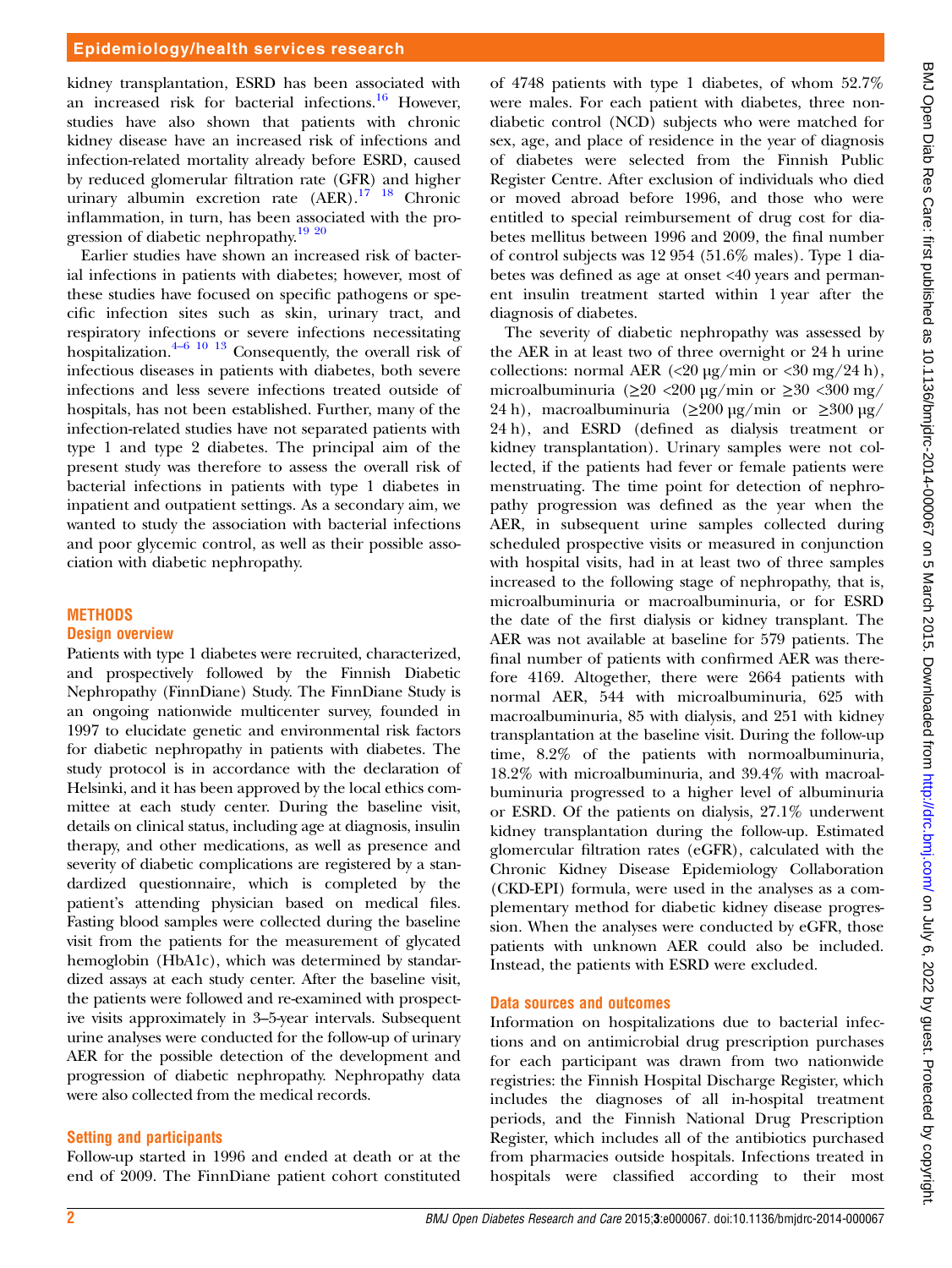common etiology as bacterial, viral, fungal, or as unspecified infections, using the primary and secondary diagnoses from the Hospital Discharge Register, according to the WHO International Classification of Diseases (ICD) 10th revision. The specific types and sites of the hospital-treated infections are more closely specified in online [supplementary table](http://drc.bmj.com/lookup/suppl/doi:10.1136/bmjdrc-2014-000067/-/DC1) S1. The risk of infections in outpatients was assessed by acquiring information on the annual outpatient prescription purchase frequencies of antibiotics. Antibiotics were identified using the WHO Anatomical Therapeutic Chemical (ATC) Classification System as drugs with an ATC code beginning with J01.

Since comorbidities may have an effect on the risk of infections, common comorbidities were identified from the Hospital Discharge Register, the Drug Prescription Register, and the Drug Reimbursement Register for patients with diabetes and NDCs. These comorbidities included hypertension, cardiovascular disease (CVD including ischemic heart disease and stroke), atherosclerosis, cancers, mental disorders, neurological diseases, alcoholism, autoimmune diseases such as rheumatoid arthritis, and respiratory disease (asthma and obstructive pulmonary disease) as they belong to the most common diseases in adults. The codes indicating certain diseases are available in online [supplementary table](http://drc.bmj.com/lookup/suppl/doi:10.1136/bmjdrc-2014-000067/-/DC1) S2.

In a subanalysis, the number of antibiotic purchases was compared between patients who had retained a normal AER during the whole follow-up period (n=2445) with their respective sex-matched and agematched NDCs (n=6560) to separate between the impact of nephropathy and other possible effects of diabetes on antibiotic purchases.

In order to study more closely the association between glycemic control and bacterial infections in patients with diabetes, we examined the impact of the baseline HbA1c on the total number of antibiotic purchases made within a 3-year period: 1 year before the baseline visit, during the examination year, and 1 year after the baseline visit. The baseline HbA1c values were categorized into five groups: <7%, 7–7.9%, 8–8.9%, 9–9.9%, and  $\geq$ 10%. Results are presented as incidence rate ratios (RRs) with 95% CIs with the lowest value as reference. The analyses were conducted separately in patients with normal AER, and in patients with microalbuminuria or macroalbuminuria. Patients with unknown nephropathy status were excluded from these analyses.

Finally, the potential association between bacterial infections and the development of diabetic nephropathy was studied in a subset of patients with diabetes who developed microalbuminuria during our follow-up period (n=219). The annual number of antibiotic purchases was counted from up to 4 years before, and 3 years after, the year of the diagnosis of incident microalbuminuria. For each of the patients, we assigned sex, age, and diabetes duration  $(\pm 2 \text{ years})$  matched controls with diabetes who had retained a normal AER (n=874) during the whole follow-up period. For these controls,

the number of antibiotic purchases was counted for the same years as their corresponding patients with incident microalbuminuria.

# Statistical analysis

The cumulative number of hospitalizations due to infections and the number of antibiotic purchases were calculated for each individual annually from 1996 until death or the end of the year 2009. In case of no hospitalization or antibiotic purchase, the outcome was set to zero. When the analyses were conducted according to nephropathy groups, the follow-up started from the baseline visit. The patients contributed the data during each year to the corresponding nephropathy group. Since there were only a few baseline visits in the years 1996 and 1997 in each nephropathy group, these results are shown between 1998 and 2009.

The count data were highly skewed with excess zeros. Thus, zero-inflated Poisson (ZIP) models were fitted to the data using the SAS NLMIXED procedure,<sup>21</sup> which takes into account the excess of zeros. Since one person may have had multiple events, subject-specific random effects were incorporated into the models. When the outcomes between the patients with and without diabetes were compared, the predictors were calendar year of the event and comorbidities. When the analyses were conducted separately for these groups, the age in the year 1996 and sex were included as covariates. In the analyses according to nephropathy groups, the covariates were age and duration of diabetes at baseline visit, sex, calendar year, HbA1c, eGFR (not in the patients with ESRD), smoking status, and comorbidities. The RRs of hospitalization rates or antibiotic purchases and the 95% CIs as well as predicted values were derived from the final ZIP models. Statistical analysis was performed using the Statistical Analysis System (SAS) software (SAS 9.3, Cary, North Carolina, USA).

# RESULTS

The study cohort comprised of 12 954 NDCs and 4748 patients with type 1 diabetes ([table 1\)](#page-3-0). Between 1996 and 2009, the total number of follow-up years was 177 268 in the NDC group and 64 194 in patients with type 1 diabetes. The total number of follow-up years in each nephropathy group was as follows: normal AER (19 804 years), microalbuminuria (4958 years), macroalbuminuria (5821 years), dialysis (856 years), and kidney transplant (2250 years). As expected, the median duration of diabetes increased along with increasing severity of nephropathy. Hypertension, asthma, and mental disorders were the most common comorbidities in patients with diabetes and in NDCs. CVD and atherosclerosis were much more frequent in patients with diabetes  $(17.2\%$  and  $8.1\%)$  compared with NDCs  $(3.9\%$  and 0.3%) as they are well-known macrovascular complications of diabetes. Over 10% of patients with diabetes died during follow-up as compared to 4.4% of NDCs.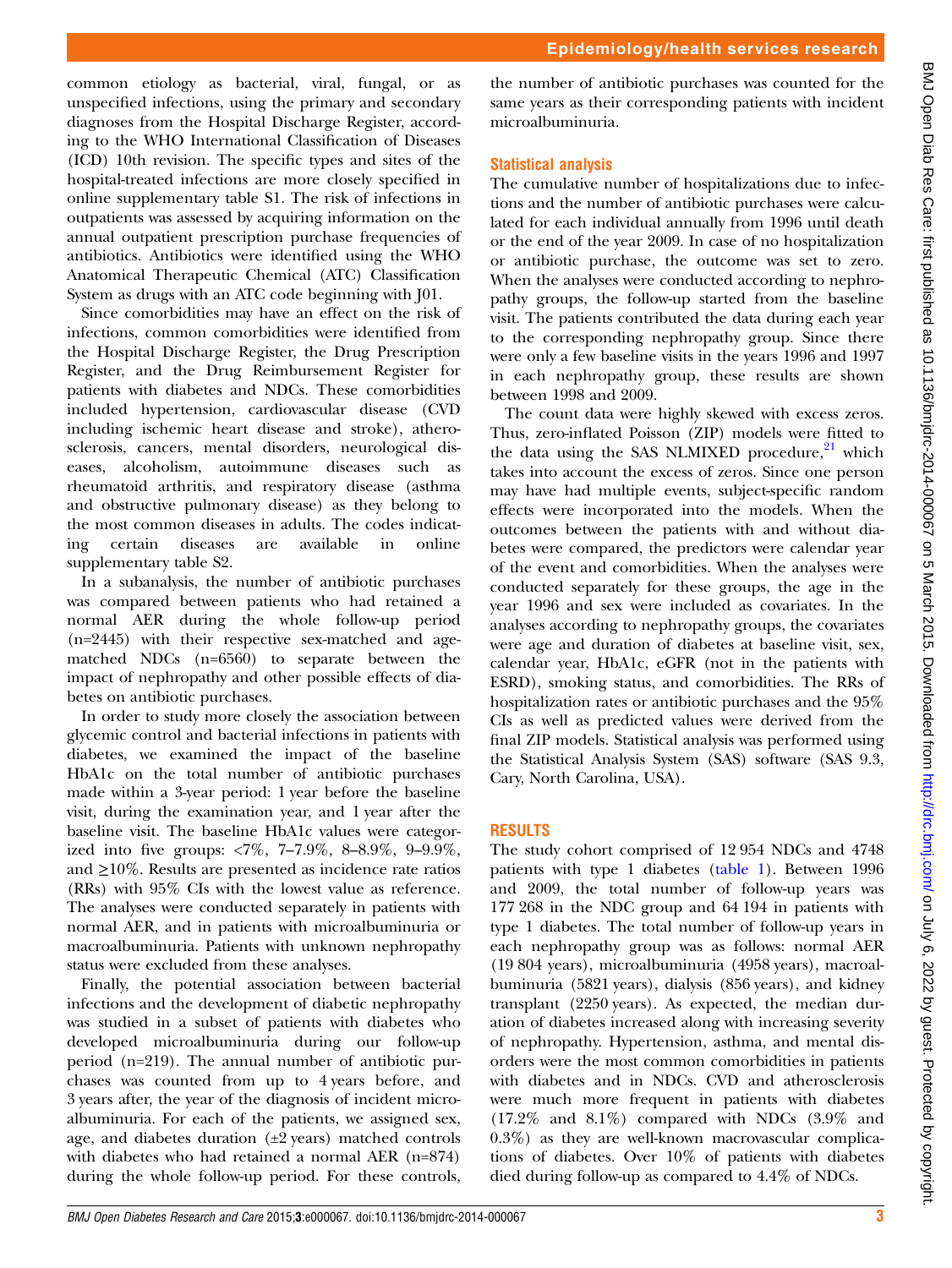#### Table 1Baseline characteristics, hospitalizations due to an infection, and antibiotic purchases according to nephropathy status

|                                                                                  | <b>Normal AER</b><br>(type 1 diabetes) | <b>Microalbuminuria</b><br>(type 1 diabetes) | <b>Macroalbuminuria</b><br>(type 1 diabetes) | Dialysis (type 1<br>diabetes) | <b>Kidney transplant</b><br>(type 1 diabetes) | All patients with<br>type 1 diabetes* | <b>NDC</b>            |
|----------------------------------------------------------------------------------|----------------------------------------|----------------------------------------------|----------------------------------------------|-------------------------------|-----------------------------------------------|---------------------------------------|-----------------------|
| n                                                                                | 2664                                   | 544                                          | 625                                          | 85                            | 251                                           | 4748                                  | 12 9 54               |
| Sex (male %)                                                                     | 48.8                                   | 58.5                                         | 60.6                                         | 61.9                          | 59.0                                          | 52.7                                  | 51.6                  |
| Progressed (%)                                                                   | 219(8.2)                               | 99 (18.2)                                    | 246 (39.4)                                   | 23(27.1)                      | <b>NA</b>                                     | <b>NA</b>                             | <b>NA</b>             |
| Deceased until 2009 (%)                                                          | 2.9                                    | 9.4                                          | 24.4                                         | 72.6                          | 44.1                                          | 10.5                                  | 4.4                   |
| Age at onset of diabetes (years)                                                 | 17.2 [11.0-26.5]                       | 12.7 [7.9-20.9]                              | 11.4 [7.2-16.8]                              | 12.5 [7.6-18.2]               | $11.2$ [6.8-15.1]                             | 14.9 [9.5-24.4]                       | <b>NA</b>             |
| Age (years) at baseline visit                                                    | $37.1 \pm 12.8$                        | $39.3 \pm 12.5$                              | $41.9 \pm 10.5$                              | $47.1 \pm 9.3$                | $44.9 \pm 8.2$                                | $38.9 \pm 12.4$                       | <b>NA</b>             |
| Age (years) in 1996                                                              | $32.6 \pm 12.9$                        | $35.4 \pm 12.4$                              | $38.7 \pm 10.5$                              | $44.0 \pm 9.4$                | $41.2 \pm 7.8$                                | $34.7 \pm 12.5$                       | $37.9 \pm 12.0$       |
| Duration of diabetes (years)                                                     | 15.8 [8.4-25.5]                        | 24.3 [16.4-32.7]                             | 28.2 [22.9-33.8]                             | 28.0 [24.4-34.6]              | 33.4 [27.3-37.6]                              | 20.6 [11.3-30.4]                      | <b>NA</b>             |
| eGFR (mL/min/1.73 m <sup>2</sup> )                                               | 98 [84-111]                            | 94 [76-109]                                  | $61$ [39-85]                                 | <b>NA</b>                     | <b>NA</b>                                     | 92 [73-108]                           | <b>NA</b>             |
| $HbA1c$ $(\%)$                                                                   | $8.2 \pm 1.4$                          | $8.9 + 1.6$                                  | $9.1 \pm 1.5$                                | $9.2 \pm 1.7$                 | $8.5 \pm 1.5$                                 | $8.5 \pm 1.5$                         | <b>NA</b>             |
| HbA1c (mmol/mol)                                                                 | $67 + 16$                              | $74 + 17$                                    | $76 + 17$                                    | $77 + 18$                     | 70±15                                         | $69 + 15$                             | <b>NA</b>             |
| History of smoking (%)                                                           | 42.7                                   | 53.5                                         | 61.1                                         | 72.2                          | 54.5                                          | 47.8                                  | <b>NA</b>             |
| Cancer n (%)                                                                     | 232(8.7)                               | 59 (10.9)                                    | 70(11.2)                                     | 10(11.9)                      | 50(19.9)                                      | 484 (10.2)                            | 1095(8.4)             |
| $CVD$ ; stroke and IHD n $(\%)$                                                  | 226(8.5)                               | 96(17.7)                                     | 222(35.5)                                    | 58(59.1)                      | 144 (57.4)                                    | 819 (17.2)                            | 501(3.9)              |
| Hypertension n (%)                                                               | 964 (36.3)                             | 392 (69.8)                                   | 595 (95.2)                                   | 85 (100.0)                    | 251 (100.0)                                   | 2573 (54.2)                           | 3220 (24.9)           |
| Atherosclerosis n (%)                                                            | 272(1.5)                               | 32(5.9)                                      | 132(21.1)                                    | 49 (58.3)                     | 96(38.3)                                      | 382(8.1)                              | 40(0.3)               |
| Mental disorders n (%)                                                           | 641(24.1)                              | 138(25.5)                                    | 205(32.8)                                    | 34(40.5)                      | 79 (31.5)                                     | 1262 (26.6)                           | 2893(22.3)            |
| Alcoholism n (%)                                                                 | 86(3.2)                                | 30(5.6)                                      | 34(5.4)                                      | 7(8.3)                        | 11 $(4.4)$                                    | 201(4.2)                              | 585(4.5)              |
| Neurological diseases n (%)                                                      | 102(3.8)                               | 31(5.7)                                      | 29(4.6)                                      | 6(7.1)                        | 14(5.6)                                       | 207(4.4)                              | 316(2.4)              |
| Rheumatoid arthritis n (%)                                                       | 106(4.0)                               | 25(4.6)                                      | 36(5.8)                                      | 8(9.5)                        | 22(8.8)                                       | 230(4.8)                              | 355(2.7)              |
| Asthma/COPD n (%)                                                                | 652(24.5)                              | 166 (30.7)                                   | 187 (29.9)                                   | 21(25.0)                      | 48 (19.1)                                     | 1227(25.8)                            | 2923 (22.6)           |
| Follow-up years‡                                                                 | 19804                                  | 4958                                         | 5821                                         | 856                           | 2250                                          | 64 194                                | 177 268               |
| Antibiotic purchases (n) ‡                                                       | 12935                                  | 4643                                         | 6883                                         | 2762                          | 6808                                          | 64 380                                | 82 999                |
| Annual purchase rate per person<br>$(95\% \text{ Cl})\ddagger$                   | $0.65$ (0.64 to 0.66)                  | $0.94$ (0.91 to 0.96)                        | 1.18 $(1.15 \text{ to } 1.21)$               | $3.23$ (3.11 to 3.35)         | $3.03$ (2.95 to $3.10$ )                      | 1.00 $(1.00 \text{ to } 1.01)$        | $0.47$ (0.46 to 0.47) |
| Hospitalizations (n)‡                                                            | 486                                    | 231                                          | 448                                          | 541                           | 682                                           | 3980                                  | 2882                  |
| Annual hospitalization rate per<br>1000 person-years $(95\% \text{ Cl})\ddagger$ |                                        | 24.5 (22.4 to 26.8) 46.6 (40.8 to 53.0)      | 78.3 (70.0 to 84.4)                          | 632.0 (579.9 to 687.6)        | 303.1 (280.8 to 326.7)                        | 62.0 (60.1 to 64.0)                   | 16.3 (15.7 to 16.9)   |

\*Patients without information about nephropathy status at baseline included.

†Kidney transplanted during follow-up.

‡Includes all patients who contributed data during each year in the corresponding nephropathy category. Demographic and clinical data are expressed as mean±SD, median [IQR], or total number (%).

AER, albumin excretion rate; COPD, chronic obstructive pulmonary disease; CVD, cardiovascular disease; eGFR, estimated glomerular filtration rate; HbA1c, glycated hemoglobin; IHD, ischemic heart disease; NA, not applicable; NDC, non-diabetic controls.

<span id="page-3-0"></span> $\rightarrow$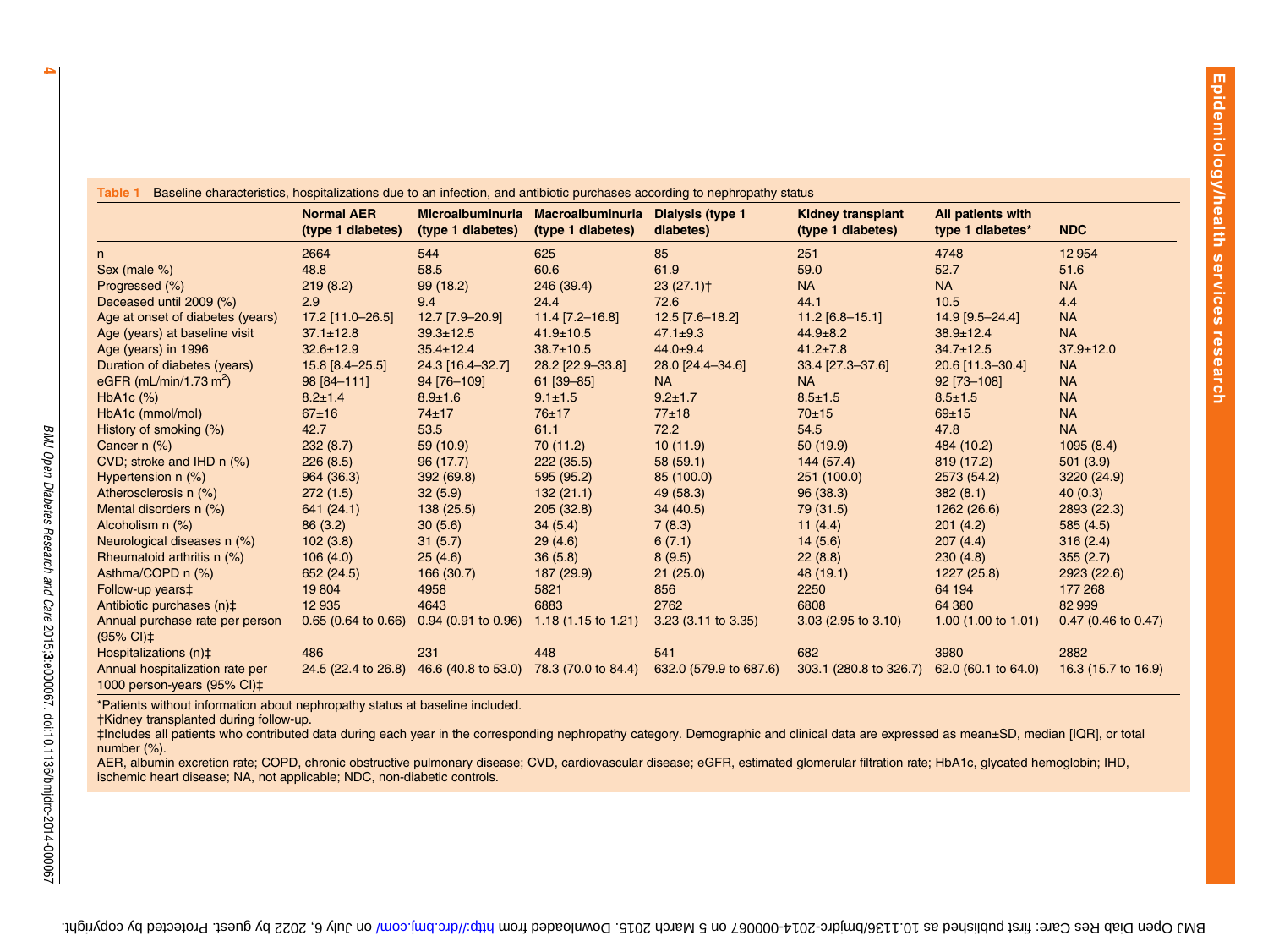## <span id="page-4-0"></span>Hospitalization due to infections

Data on infections leading to hospitalization were obtained from the Finnish Hospital Discharge Register [\(table 1\)](#page-3-0). The patients with diabetes had a total of 3980 hospitalization events due to infections, of which 3229 (81.1%) were due to bacterial infection. The corresponding number of events in the NDCs was 2882, where 2102 (72.9%) infections had a bacterial etiology (online [supplementary table](http://drc.bmj.com/lookup/suppl/doi:10.1136/bmjdrc-2014-000067/-/DC1) S1). The hospitalization rate was higher in patients with diabetes compared with NDCs, RR=2.30 (95% CI 2.11 to 2.51) in an adjusted model. Patients with diabetes displayed an increasing trend of hospitalizations between 1996 and 2009 with a 4% annual increase. In contrast, NDCs showed a slightly decreasing trend with a 3% annual reduction in hospitalizations (table 2). Increasing age had a decreasing effect on hospitalization risk in patients with diabetes and NDCs. Men and women were equally hospitalized in the diabetes group. In contrast, women in the NDC group had a 44% lower hospitalization rate (RR=0.56, 95% CI 0.50 to 0.62, table 2) compared with men. In both groups, all comorbidities increased the risk of hospitalization except rheumatoid arthritis in the diabetes group. Among comorbidities, atherosclerosis had the largest effect in both groups and it increased the risk of hospitalizations threefold: RR=3.16 (95% CI 3.11 to 5.45) for patients with diabetes; RR=3.09 (95% CI 1.87 to 3.29) for NDCs (table 2).

Time trends for annual hospitalization rates in different nephropathy classes are shown in online [supplementary](http://drc.bmj.com/lookup/suppl/doi:10.1136/bmjdrc-2014-000067/-/DC1) figure S1. The hospitalization rate increased with the severity of diabetic nephropathy: the mean hospitalization rate per 1000 person-years in patients with normal AER was 24.5 (95% CI 22.4 to 26.8), in patients with microalbuminuria 46.6 (95% CI 40.8 to 53.0), and in those with macroalbuminuria 78.3 (95% CI 70.0 to 84.4; [table 1](#page-3-0)). In patients with ESRD, those on

dialysis had a higher hospitalization rate compared with patients with a kidney transplant; 632 (95% CI 580 to 688) versus 303 (95% CI 281 to 327) per 1000 personyears. The RRs when compared with the normoalbuminuria group were 1.23 (95% CI 0.94 to 1.60), 1.97 (95% CI 1.49 to 2.61), 11.2 (95% CI 8.1 to 15.5), and 6.72 (95% CI 4.92 to 9.18) for the microalbuminuria, macroalbuminuria, dialysis, and kidney transplantation groups, respectively. Hospitalizations were also inversely related to eGFR (online supplementary figure S3). The risk was the lowest and rather stable when eGFR was higher than  $80 \text{ mL/min} / 1.73 \text{ m}^2$ , but started to increase rapidly when eGFR showed reduced kidney function.

Online supplementary table S3 shows the hospitalization RRs obtained from multivariate ZIP modeling according to nephropathy status. Hyperglycemia was strongly associated with hospitalizations in all other groups except those on dialysis. Even in patients with normal AER, each unit increase in HbA1c increased hospitalizations by 26%.

# Outpatient purchases of antibiotics

Data on antibiotic purchases were obtained from the Finnish National Drug Prescription Register [\(table 1](#page-3-0)). Patients with diabetes purchased more antibiotics annually compared with NDCs; 1.00 (95% CI 1.00 to 1.01) vs 0.47 (95% CI 0.46 to 0.47) (RR=1.71 (95% CI 1.65 to 1.77)). Antibiotic purchases increased during the study period in patients with diabetes (2% annually) and in NDCs (1% annually; table 2). Similarly, as for hospitalizations, increasing age had a decreasing effect on antibiotic purchases in patients with diabetes and NDCs. In both groups, female patients purchased around 50% more antibiotics; RR=1.54 (95% CI 1.46 to 1.63) for patients with diabetes, 1.49 (95% CI 1.44 to 1.55) for NDCs. Atherosclerosis had the most conspicuous comorbidity effect in patients with diabetes (RR=2.94

Table 2 Multivariate ZIP-modeling and incidence RRs (95% CI) of the hospitalization due to infections and antibiotic purchases in all patients with type 1 diabetes and NDCs

|                                                                                                                                                      | <b>Hospitalizations</b>              |                                | <b>Antibiotic purchases</b>          |                                |  |
|------------------------------------------------------------------------------------------------------------------------------------------------------|--------------------------------------|--------------------------------|--------------------------------------|--------------------------------|--|
|                                                                                                                                                      | All patients with<br>type 1 diabetes | <b>NDC</b>                     | All patients with<br>type 1 diabetes | <b>NDC</b>                     |  |
| Age (years)                                                                                                                                          | $0.98(0.98)$ to $0.99$ )             | $0.97$ (0.97 to 0.98)          | $0.99(0.99)$ to $0.99$ )             | $0.99(0.99)$ to $0.99$ )       |  |
| Sex (men as reference)                                                                                                                               | $0.95(0.84 \text{ to } 1.07)$        | $0.56$ (0.50 to 0.62)          | 1.54 $(1.46 \text{ to } 1.63)$       | 1.49 $(1.44 \text{ to } 1.55)$ |  |
| Calendar year                                                                                                                                        | 1.04 $(1.03 \text{ to } 1.05)$       | $0.97$ (0.96 to 0.98)          | 1.02 $(1.02 \text{ to } 1.02)$       | 1.01 $(1.01 \text{ to } 1.01)$ |  |
| Hypertension                                                                                                                                         | 2.45 (2.12 to 2.83)                  | 1.59 $(1.40 \text{ to } 1.82)$ | 1.56 $(1.47 \text{ to } 1.66)$       | 1.31 $(1.26 \text{ to } 1.37)$ |  |
| <b>CVD hard event</b>                                                                                                                                | 2.13 (1.81 to 2.49)                  | 1.94 $(1.53 \text{ to } 2.47)$ | 1.33 (1.23 to 1.44)                  | 0.97 (0.88 to 1.06)            |  |
| Atherosclerosis                                                                                                                                      | $3.16$ (3.11 to 5.45)                | 3.09 (1.87 to 3.29)            | $2.94$ (2.66 to 3.25)                | 1.76 (1.29 to 2.38)            |  |
| Cancer                                                                                                                                               | 1.23 $(1.02 \text{ to } 1.48)$       | $2.50$ (2.10 to $2.96$ )       | 1.14 $(1.04 \text{ to } 1.24)$       | 1.24 $(1.17 \text{ to } 1.33)$ |  |
| Mental disorder                                                                                                                                      | 1.42 $(1.25 \text{ to } 1.62)$       | 1.28 $(1.13 \text{ to } 1.45)$ | 1.24 $(1.17 \text{ to } 1.32)$       | 1.31 $(1.26 \text{ to } 1.37)$ |  |
| <b>Alcoholism</b>                                                                                                                                    | $2.02$ (1.57 to 2.59)                | 1.76 $(1.41 \text{ to } 2.18)$ | 1.16 $(1.02 \text{ to } 1.32)$       | 1.01 $(0.93 \text{ to } 1.10)$ |  |
| Neurological disease                                                                                                                                 | 1.67 $(1.30 \text{ to } 2.15)$       | $2.16$ (1.64 to 2.85)          | 1.13 $(0.99 \text{ to } 1.28)$       | 1.10 $(0.99 \text{ to } 1.24)$ |  |
| <b>Rheumatoid arthritis</b>                                                                                                                          | 1.24 $(0.97 \text{ to } 2.15)$       | 1.61 $(1.21 \text{ to } 2.14)$ | 1.15 $(1.02 \text{ to } 1.29)$       | 1.36 $(1.23 \text{ to } 1.51)$ |  |
| Respiratory diseases (asthma/COPD)                                                                                                                   | 1.18 (1.03 to 1.34)                  | 1.62 $(1.44 \text{ to } 1.82)$ | 1.47 (1.38 to 1.56)                  | 1.97(1.89 to 2.05)             |  |
| COPD, chronic obstructive pulmonary disease; CVD, cardiovascular disease; NDC, non-diabetic controls; RR, rate ratio; ZIP, zero-inflated<br>Poisson. |                                      |                                |                                      |                                |  |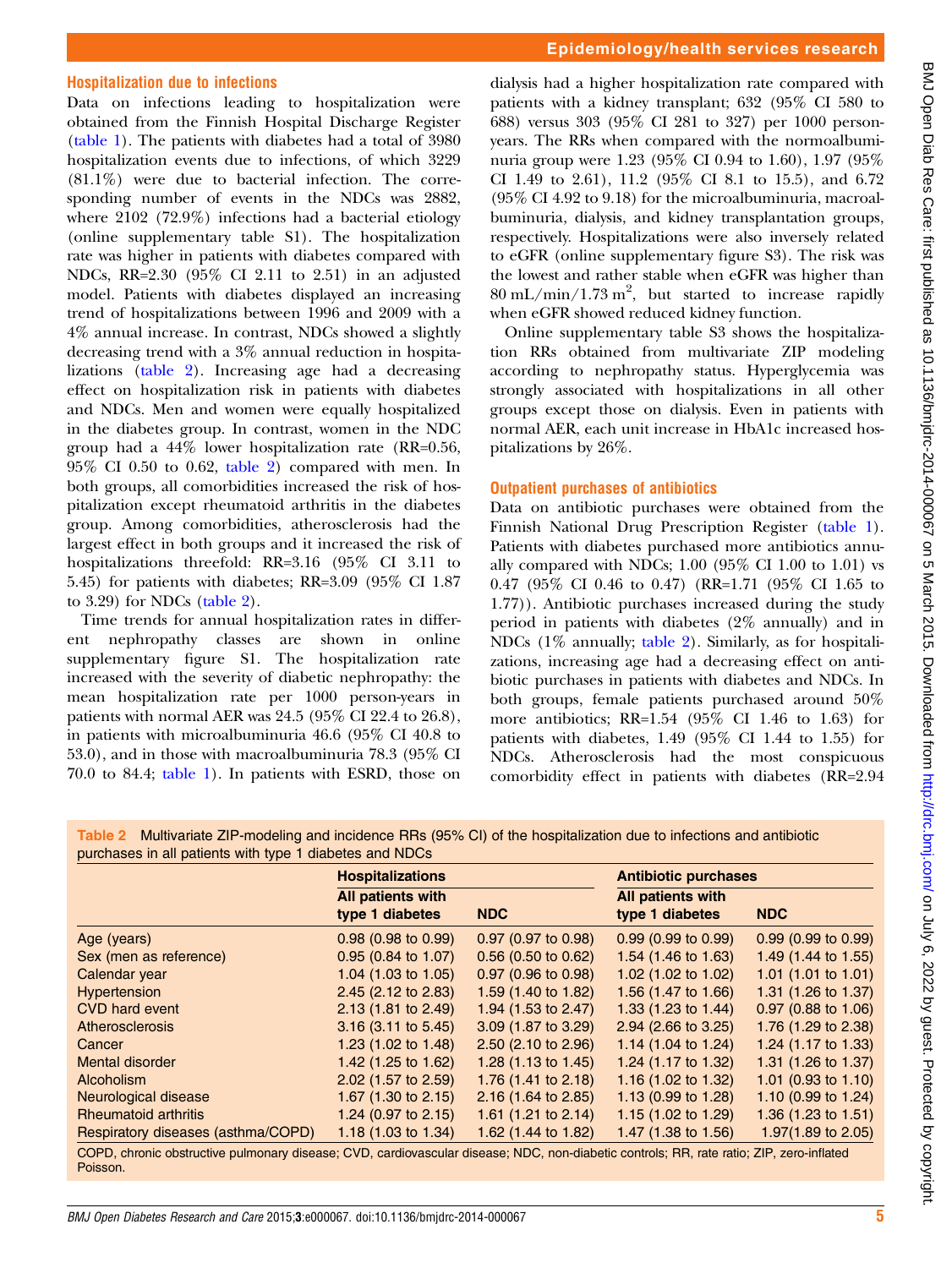(95% CI 2.66 to 3.25)), while respiratory diseases did the same in the NDCs (RR=1.97 (95% CI 1.89 to 2.05); [table 2](#page-4-0)).

Patients with diabetes, who had retained a normal AER during the whole follow-up period, had more antibiotic purchases than NDCs, RR=1.56 (95% CI 1.49 to 1.64). The risk ratio was only slightly decreased when further controlled for comorbidities (RR=1.48 (95% CI 1.41 to 1.55)). Time trends for annual antibiotic purchases in different nephropathy classes are shown in online [supplementary](http://drc.bmj.com/lookup/suppl/doi:10.1136/bmjdrc-2014-000067/-/DC1) figure 2. The annual number of purchases per person was 0.65 (95% CI 0.64 to 0.66) in patients with normal AER, 0.94 (95% CI 0.91 to 0.96) in patients with microalbuminuria, 1.18 (95% CI 1.15 to 1.21) in patients with macroalbuminuria, 3.23 (95% CI 3.11 to 3.35) in patients on dialysis, and 3.03 (95% CI 2.95 to 3.10) in patients with a kidney transplant [\(table 1\)](#page-3-0). The RRs obtained from the fully adjusted model were 1.18 (95% CI 1.07 to 1.30) for microalbuminuria, 1.29 (95% CI 1.15 to 1.44) for macroalbuminuria, 2.43 (95% CI 2.08 to 2.84) for dialysis, and 2.74 (95% CI 2.35 to 3.17) for the kidney transplantation group compared to patients with normal AER. Similarly, as for the hospitalizations, a reduced eGFR was associated with increased antibiotic purchases (online supplementary figure 3). There was a modest increase in purchases with decreasing eGFR until  $90 \text{ mL/min} / 1.73 \text{ m}^2$ , and this increase was accelerated when eGFR decreased below 90 mL/  $min/1.73$  m<sup>2</sup>.

Online supplementary table S3 shows the antibiotic purchase RRs obtained from multivariate ZIP modeling according to nephropathy status. High HbA1c increased purchases with a range of 6–10% per unit increase in HbA1c across the nephropathy groups except in the patients with ESRD. The impact of glycemic control on antibiotic purchases was studied separately in (1) patients with normal AER and (2) patients with microalbuminuria

or macroalbuminuria. Among patients with microalbuminuria and macroalbuminuria, patients with poor glycemic control (HbA1c ≥9%) had 1.25 (95% CI 1.08 to 1.45) times more antibiotic purchases than those with good glycemic control (HbA1c  $\langle 7\% \rangle$ ). In contrast, the number of antibiotic purchases in patients with normal AER was higher already when HbA1c was  $\geq 7\%$  (RR=1.22) (95% CI 1.14 to 1.31)). In patients with normal AER, the number of antibiotic purchases leveled off when HbA1c was ≥8% and in patients with microalbuminuria or macroalbuminuria when HbA1c was  $>9\%$  (figure 1).

We also wanted to assess whether the frequent use of antibiotics could be associated with the progression of nephropathy. As seen in fi[gure 2](#page-6-0), the mean number of antibiotic purchases was higher in the group that developed microalbuminuria compared with the reference group with normal AER. In patients with incident microalbuminuria, the number of antibiotic purchases was higher at the time of nephropathy diagnosis (year 0) compared with 4 years before the progression (year −4; p=0.04 for time effect). In contrast, no significant differences were observed in the number of antibiotic purchases in patients with normal AER during the follow-up (p=0.52 for time effect).

### **DISCUSSION**

We performed a survey on bacterial infections in one of the largest cohorts of patients with type 1 diabetes in the world. By combining data from two different nationwide registries that are mandatorily used in Finland, we were able to study the incidence of infections causing hospitalization as well as infections treated in the outpatient setting. Owing to the large number of patients and follow-up years, we were also able to study the association between bacterial infections and diabetic nephropathy. We observed that bacterial infections were more

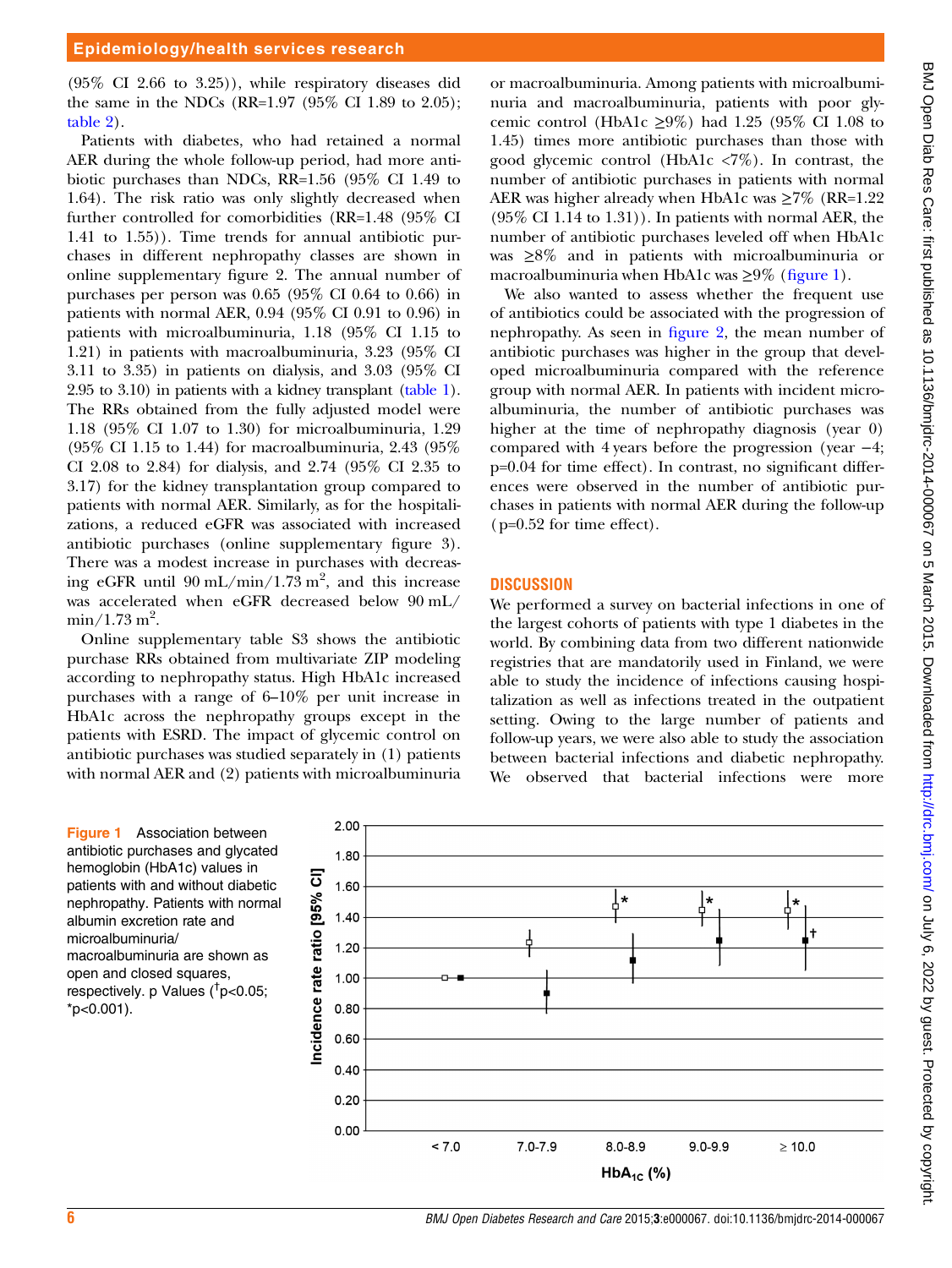<span id="page-6-0"></span>

Figure 2 Relationships between annual antibiotic purchase rates and progression of microalbuminuria in patients with type 1 diabetes. Annual number of antibiotic purchases in patients with type 1 diabetes and incident microalbuminuria (progressors, n=219; closed squares), and their age, sex, and diabetes duration (±2 years) matched controls with type 1 diabetes that have retained a normal albumin excretion rate during the whole follow-up period (non-progressors, n=874; open squares). The first year of incident microalbuminuria is shown as year 0. Controls were matched for sex, age, and diabetes duration (±2 years). Values are expressed as means with 95% CIs, and were adjusted for sex, HbA1c, and diabetes duration. A dashed horizontal line indicates the level of significance between years -4 and 0 in the incident microalbuminuria group. p Values (#p<0.05; \*p<0.01;\*\*p<0.001) apply to the differences in annual antibiotic purchase rates between progressors and non-progressors.

common in patients with type 1 diabetes compared with age-matched and sex-matched NDC subjects, and that the incidence of bacterial infections increased in parallel with the severity of diabetic nephropathy. The use of antibiotics also correlated with the long-term glycemic control in patients with normoalbuminuria, microalbuminuria, and macroalbuminuria. Frequent bacterial infections and recurrent use of antibiotics were also associated with an increased risk of incident microalbuminuria in patients with diabetes.

Previous studies have shown that patients with diabetes are at higher risk of hospitalization due to bacterial infec-tions.<sup>[13 22](#page-8-0)</sup> On the basis of our hospital discharge register data, we observed that the risk of hospitalization due to bacterial infections was 4.3-fold higher in patients with type 1 diabetes, compared with NDCs. Our results also indicate that type 1 diabetes was associated with an increased risk of less severe infections, treated outside of hospitals. The overall number of annual antibiotic purchases was, on average, twofold higher in patients with diabetes than in control subjects. This difference might partly be explained by the general awareness of risks of infections related to diabetes itself, and it is possible that the threshold for clinicians to prescribe antimicrobial medications is lower, and the antibiotics may be prescribed in a prophylactic manner for patients with diabetes.

Albuminuria and reduced GFR have previously been associated with an increased risk of infection-related mortality[.17 18](#page-8-0) We observed that diabetic nephropathy at all stages was a risk factor for bacterial infections. Microalbuminuria did not increase the rate of hospitalization due to bacterial infections, but macroalbuminuria doubled the rate compared with patients with normal AER. Similar findings were found in the corresponding results for outpatient antibiotic purchases, where microalbuminuria increased the number of annual antibiotic purchases by 1.2 times and macroalbuminuria by 1.3 times. ESRD has previously been shown to be a strong risk factor for infectious diseases,  $\frac{16}{6}$  $\frac{16}{6}$  $\frac{16}{6}$  and in our study dialysis increased the rate of hospital-treated bacterial infections by 11 times and the number of annual antibiotic purchases by 2.4 times compared to patients with diabetes and normal AER. Since long duration of diabetes increases the risk of diabetic complications, an important question that arose was how the duration of diabetes influenced the incidence of bacterial infections in patients with diabetes. We found that each year of the duration of diabetes increased the number of antibiotic purchases by 2.6%. However, when adjusting for the nephropathy status, the increase was 1.4%. Patients with incident microalbuminuria purchased significantly more antibiotics at the time of microalbuminuria diagnosis, compared with 4 years before the progression. These observations could suggest that bacterial infections may be associated with the development of diabetic nephropathy.

Hyperglycemia has been shown to cause immunosuppression, and to increase the susceptibility to bacterial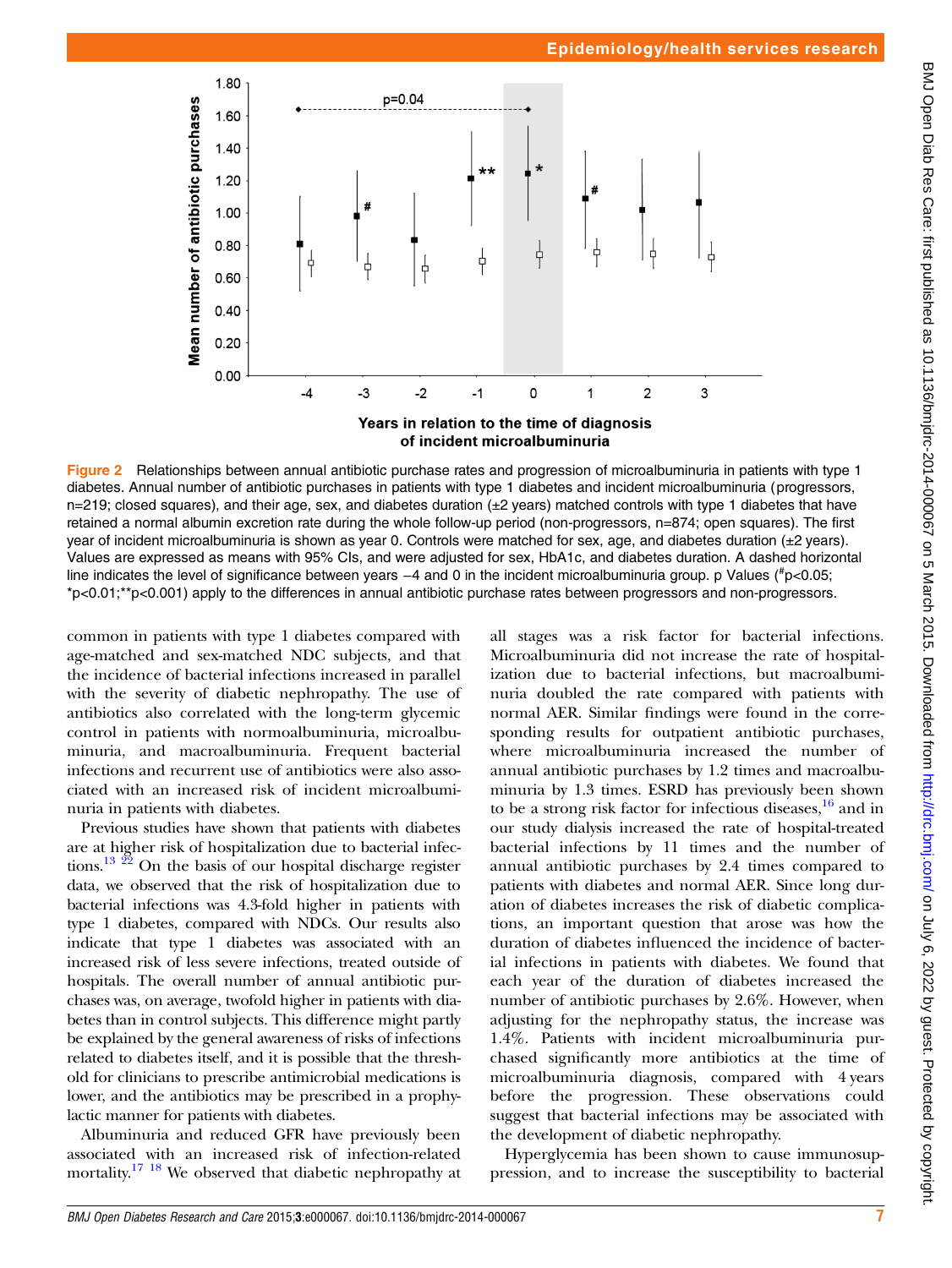<span id="page-7-0"></span>infections.<sup>7–[9 23](#page-8-0)</sup> Several studies have demonstrated that poor glycemic control is a considerable risk factor for infections in patients with diabetes.<sup>1</sup> <sup>10</sup> <sup>24</sup> Although hyperglycemia could be a promoting factor for bacterial infections, infections themselves may also cause hyperglycemia.[25](#page-8-0) Hence, a vicious cycle may arise as frequent infections can worsen the glycemic control in patients with diabetes, and conversely, chronic hyperglycemia may facilitate the development of infections. $26$  We observed that poor glycemic control correlated with the number of antibiotic purchases, and that the relationship did not differ between the various nephropathy groups. The number of antibiotic purchases increased by 6–10% for each unit increase in HbA1c at all stages of nephropathy. As chronic hyperglycemia remains the primary cause of metabolic, biochemical, and vascular abnormalities in diabetic nephropathy, it could be argued that poor glycemic control may be the link between the progression of diabetic nephropathy and the higher incidence of bacterial infections.

Some limitations must be considered in our study. Data from the National Drug Prescription Register do not reveal the type or site of the infection for which the antibiotic treatment was required, only the compound itself, and the number of packages sold are recorded in the register. Based on the reports from the Finnish Medicines Agency,<sup>27</sup> hospitals annually purchase about 15–20% of all antimicrobial drug purchases in Finland, and these purchases are not recorded in the National Drug Prescription Register. Of note, most of these infection events are recorded in The Hospital Discharge Register, and included in our study as infections that led to hospitalizations. The Hospital Discharge Register also has its own drawbacks. Owing to limitations of the ICD-coding system, it can sometimes be challenging to retrospectively establish the specific etiology of the infections—whether they are viral or bacterial in origin. It should be noted that certain types of infections are much more often encountered in patients with diabetes than in patients without diabetes; for example, patients with diabetic neuropathy are prone to foot ulcers, which when infected can lead to osteomyelitis and possibly even bacteremia. Also, physicians often have a lower threshold for admitting patients with diabetes into hospital care due to an infection, compared to patients with an infection without any underlying disorders. This contributes to the large difference in the number of hospitalizations seen in patients with diabetes when compared with the NDC subjects.

Our study shows that bacterial infections are more frequent in patients with type 1 diabetes compared with age-matched and sex-matched NDCs, both in hospital and outpatient settings. Although our study cannot ascertain whether bacterial infections lead to the development and progression of diabetic nephropathy, or if the nephropathy predisposes the patient to bacterial infections, it does show that there is a strong association between the two. Bacterial infections could cause kidney injury via endotoxins,[28 29](#page-8-0) or by direct invasion of pathogens, which may lead to inflammation and renal scarring. Chronic hyperglycemia could also predispose to infections as well as the progression of nephropathy. More studies are required to elucidate which risk factors increase the susceptibility to bacterial infections in patients with type 1 diabetes, and to further investigate the association between bacterial infections and the risk of the development and progression of diabetic nephropathy.

#### Author affiliations

1 Folkhälsan Institute of Genetics, Folkhälsan Research Center, Biomedicum Helsinki, Helsinki, Finland

<sup>2</sup> Division of Nephrology, Department of Medicine, Helsinki University Central Hospital, Helsinki, Finland

<sup>3</sup>Research Program Unit, Department of Diabetes and Obesity, University of Helsinki, Helsinki, Finland

<sup>4</sup>Diabetes Prevention Unit, National Institute for Health and Welfare, Helsinki, Finland

5 Division of Infectious Diseases, Department of Medicine, Helsinki University Central Hospital, Helsinki, Finland

<sup>6</sup>Helsinki University Hospital Laboratory, Department of Bacteriology, Helsinki University Central Hospital, Helsinki, Finland

<sup>7</sup> Baker IDI Heart and Diabetes Institute, Melbourne, Victoria, Australia

Acknowledgements The authors thank the physicians and nurses at each FinnDiane Study center for their contribution to this work. See online supplementary file for members in the FinnDiane Study.

Contributors JRS and VH were responsible for data assembly and writing the manuscript. VH was responsible for statistical analyses. ML and AJ contributed to the conception and design of the study and critically revised the manuscript. CF was responsible for validation and interpretation of the phenotypic data as well as for critical revision of the article. JK and P-HG participated in the interpretation of the results and critical revision of the article. P-HG is also the guarantor for the study. All authors approved the final version of the manuscript.

Funding Folkhälsan Research Foundation (P-HG), Wilhelm and Else Stockmann Foundation ( JRS, P-HG, ML), Liv och Hälsa Foundation (P-HG), Päivikki and Sakari Sohlberg Foundation (P-HG), Academy of Finland (134379 to P-HG), Diabetes Research Foundation (ML), and the Novo Nordisk Foundation (ML).

Competing interests P-HG has received lecture honoraria from Abbot, Boehringer Ingelheim, Cebix, Eli Lilly, Genzyme, Novartis, Novo Nordisk, and MSD, and research grants from Eli Lilly and Roche. He is also an advisory board member for Boehringer Ingelheim, Novartis, and Medscape.

Patient consent Obtained.

Ethics approval Ethics Committee, Department of Medicine, Helsinki, Finland.

Provenance and peer review Not commissioned; externally peer reviewed.

Data sharing statement No additional data are available.

**Open Access** This is an Open Access article distributed in accordance with the Creative Commons Attribution Non Commercial (CC BY-NC 4.0) license, which permits others to distribute, remix, adapt, build upon this work noncommercially, and license their derivative works on different terms, provided the original work is properly cited and the use is non-commercial. See: [http://](http://creativecommons.org/licenses/by-nc/4.0/) [creativecommons.org/licenses/by-nc/4.0/](http://creativecommons.org/licenses/by-nc/4.0/)

#### **REFERENCES**

1. Shah BR, Hux JE. Quantifying the risk of infectious diseases for people with diabetes. [Diabetes Care](http://dx.doi.org/10.2337/diacare.26.2.510) 2003;26:510-13.